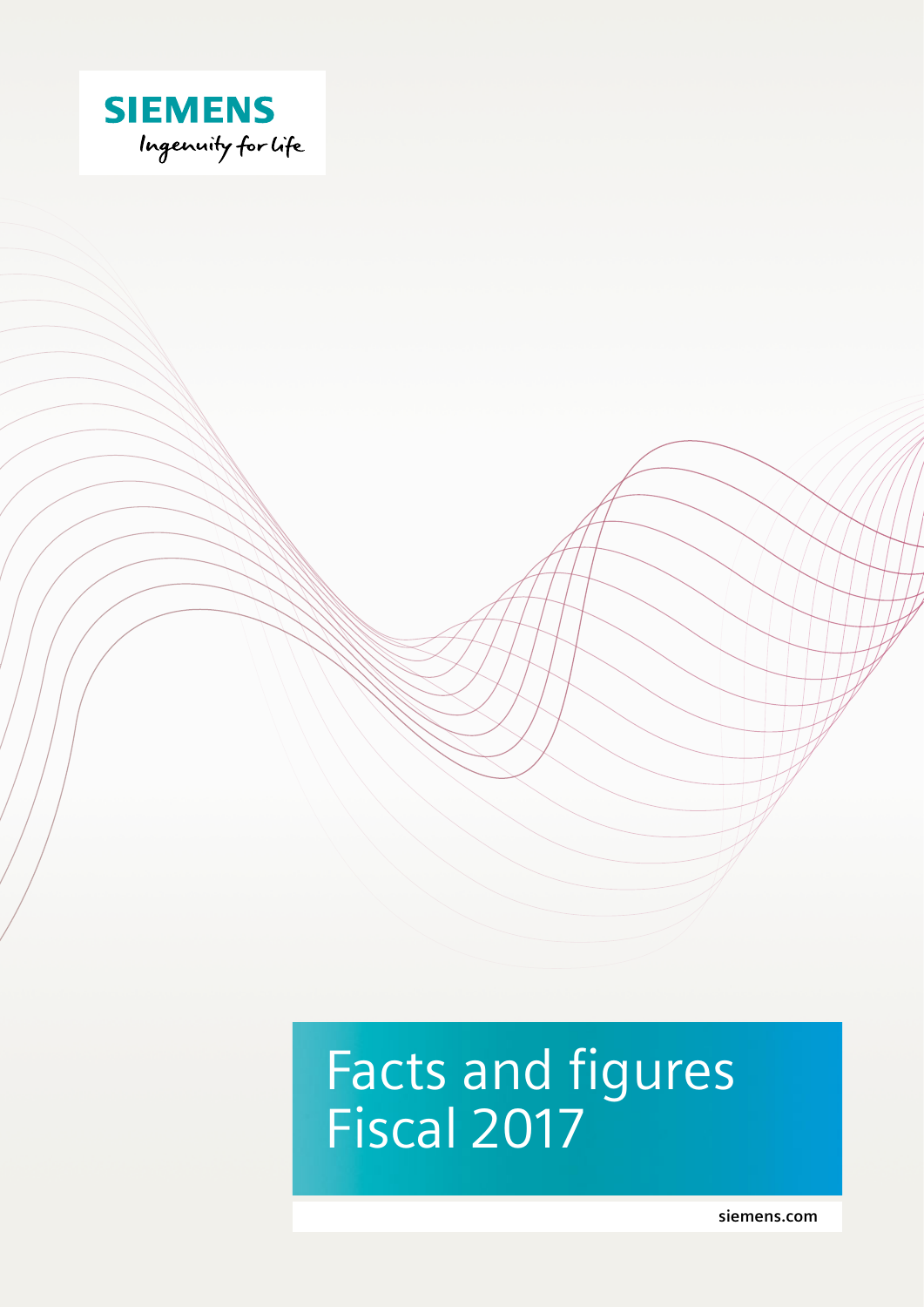

Dear Shancholders,

Fiscal 2017 was another record year for Siemens' operations. We fulfilled our ambitious guidance, which we'd raised twice during the year, at every point. We've already achieved many of the goals defined in our "Vision 2020" strategy. I am particularly pleased that most of Siemens' businesses are stronger than ever before and better positioned than ever for the digital age.

#### Joe Kaeser

President and Chief Executive Officer of Siemens AG

Excluding currency translation and portfolio effects, revenue rose three percent in fiscal 2017. Six of our eight industrial businesses increased their profit compared to the prior year. Basic earnings per share rose to a strong €7.44. In other words: Siemens is growing sustainably, and Siemens is growing profitably. However, we still have structural changes to master in individual businesses, in power generation, in particular. Here, we're experiencing at time-warp speed a shift from conventionals to renewables and from centralized to decentralized energy systems. That's why we have to adjust our capacities and invest at the same time in innovative future technologies. We have a lot of work to do in fiscal 2018. But we also have a key advantage: we're acting from a position of strength.

Against the backdrop of our successful fiscal 2017, the Managing Board will propose to you at the Annual Shareholders' Meeting a dividend of €3.70. This is around three percent or ten euro cents more than last year. As part of our profit sharing scheme, the Company will also distribute €400 million in the form of Siemens shares to employees below the senior management level in the spring of 2018. This is our way of saying thank you to our colleagues all around the world for their outstanding commitment while, at the same time, further strengthening Siemens' Ownership Culture.

Our global team has been very successful in driving our "Vision 2020" strategy. We've proven that Siemens has enormous potential. Now we want to leverage this potential further. The world is in a period of upheaval. The pace of economic, social and political change has drastically accelerated. To keep up, Siemens must, to some extent, reinvent itself.

The time has come to set a course for the years after 2020, for the Siemens of the next generation. What should this Siemens look like? It's not the biggest companies that will be successful in the age of digital industry but the companies that best adapt to the rapidly changing environment. Conventional conglomerates no longer have a future. That's why we're currently developing a modern company structure in which our brand's powerful ability to integrate is united with the agility of the new and supported by a flexible, lean company management. I like to compare this organization to a fleet of strong, fast ships that communicate and cooperate with one another as they sail under a common Siemens flag.

We've already made a number of strategic moves in this direction. We've formed the leading company for renewables, Siemens Gamesa Renewable Energy. We're preparing the public listing of Healthineers in order to shape the healthcare of tomorrow. And we're in the process of merging the mobility businesses of Siemens and Alstom with the aim of creating a European champion in mobility solutions for the benefit of our customers.

One hundred and seventy years after the founding of Siemens&Halske, we remain true to the vision that inspired Werner von Siemens from the very first day: to build a company that operates profitably and sustainably, secures high-quality jobs for the long term, serves its customers and society – and shapes the future.

For the Managing Board

Sincerely yours,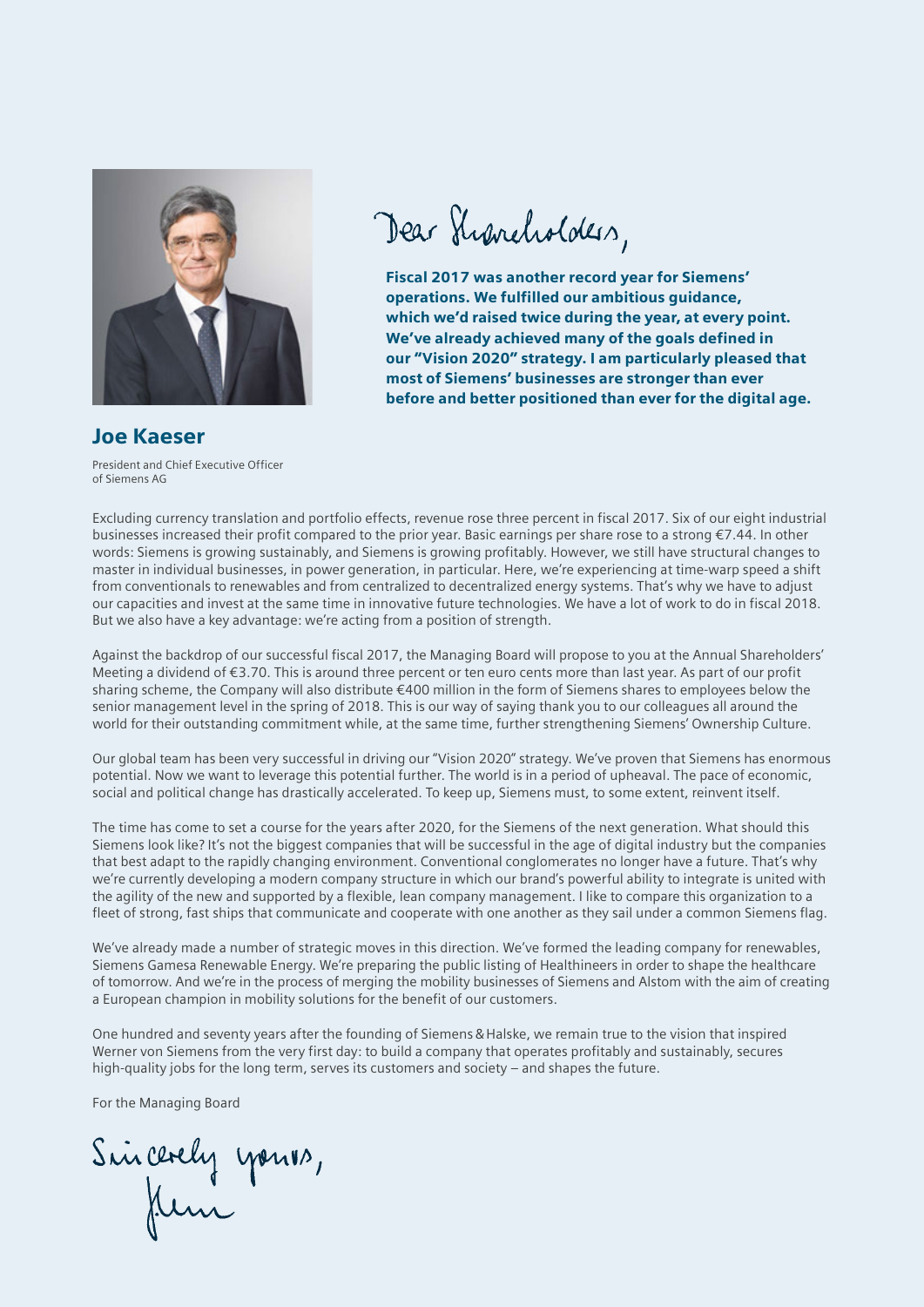

Jeal Share healders,

In fiscal 2017, Siemens considerably improved its profit once again. The Company concluded another chapter in its successful realignment.

# Dr. Gerhard Cromme

Chairman of the Supervisory Board of Siemens AG

During the past few years, Siemens has consolidated and modernized its businesses, gearing them to future-oriented fields. Electrification, automation, digitalization: that's what defines the Company today. In the Fourth Industrial Revolution – the enormous paradigm shift that all companies worldwide have to address – Siemens is considered a pioneer, a thought leader.

In fiscal 2017, five of our eight industrial businesses achieved excellent results. Of course, Siemens is also facing challenges, particularly in the energy area. In view of the rapidly advancing global energy transition and the trend toward renewable energies, adjustments are unavoidable. Siemens has launched the necessary – and sometimes painful – steps required to put its conventional power generation business on a sound foundation for the long term. In this context, the Company is aware of its responsibility to its employees and to society.

Over the last few years, the Supervisory Board has closely supported Siemens' continuous renewal while also renewing itself. Its members have the experience and – particularly in the area of digitalization – the wide-ranging expertise they need to effectively monitor and advise the Company's Managing Board on behalf of its shareholders.

As Chairman of the Supervisory Board, I have contributed to this new departure in the last ten years. According to the latest independent surveys, Siemens today enjoys great respect worldwide. On behalf of the Supervisory Board, I would like to thank the members of the Managing Board as well as the employees and employee representatives of Siemens AG and all Group companies for their outstanding commitment over the years. I wish them every success for the future. We can be proud of what we have achieved together.

For the Supervisory Board

Feliard Crouwe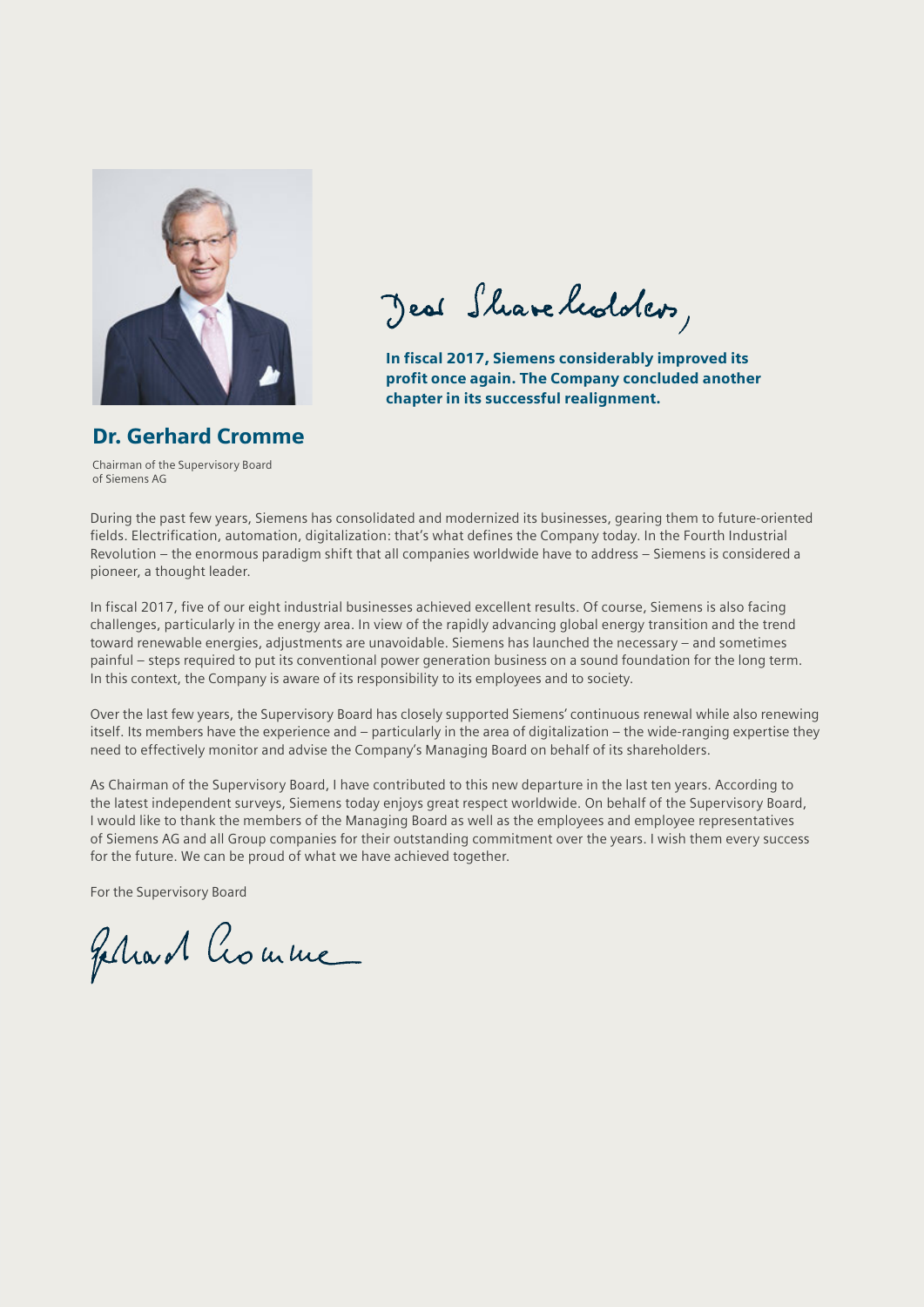## Key figures fiscal 2017

Volume

|                    |                           |         |         |         | % Change           |
|--------------------|---------------------------|---------|---------|---------|--------------------|
|                    |                           | FY 2017 | FY 2016 | Actual  | Comp. <sup>1</sup> |
| Orders             | in millions of $\epsilon$ | 85,669  | 86,480  | $(1)$ % | $(2)\%$            |
| Revenue            | in millions of $\epsilon$ | 83,049  | 79.644  | 4%      | 3%                 |
| Book-to-bill ratio |                           | 1.03    |         |         |                    |
| Order backlog      | in billions of $\epsilon$ | 126     |         |         |                    |
|                    |                           |         |         |         |                    |

#### Profitability and Capital efficiency

|                                               |                           | FY 2017 | FY 2016 | % Change |
|-----------------------------------------------|---------------------------|---------|---------|----------|
| <b>Industrial Business</b>                    |                           |         |         |          |
| Profit                                        | in millions of $\epsilon$ | 9,453   | 8.744   | 8%       |
| Profit margin                                 | in $%$                    | 11.2    | 10.8    |          |
| <b>Continuing operations</b>                  |                           |         |         |          |
| <b>EBITDA</b>                                 | in millions of $\epsilon$ | 10,946  | 10,216  | 7%       |
| Income from continuing operations             | in millions of $\epsilon$ | 6,126   | 5,396   | 14%      |
| Basic earnings per share <sup>2</sup>         | in $\epsilon$             | 7.38    | 6.51    | 13%      |
| <b>Continuing and discontinued operations</b> |                           |         |         |          |
| Net income                                    | in millions of $\epsilon$ | 6.179   | 5.584   | 11%      |
| Basic earnings per share <sup>2</sup>         | in $\epsilon$             | 7.44    | 6.74    | 10%      |
| Return on capital employed (ROCE)             | in $%$                    | 13.5    | 14.3    |          |
|                                               |                           |         |         |          |

#### Capital structure and Liquidity

|                                         |                           | September 30, 2017 | September 30, 2016 |
|-----------------------------------------|---------------------------|--------------------|--------------------|
| Total equity                            | in millions of $\epsilon$ | 44,527             | 34,816             |
| Industrial net debt                     | in millions of $\epsilon$ | 9,876              | 10,505             |
| Industrial net debt/EBITDA <sup>3</sup> |                           | 0.9                | 1.0                |
|                                         |                           | FY 2017            | FY 2016            |
| <b>Free cash flow</b>                   |                           |                    |                    |
| Continuing operations                   | in millions of $\epsilon$ | 4,819              | 5,533              |
| Continuing and discontinued operations  | in millions of $\epsilon$ | 4.769              | 5.476              |
|                                         |                           |                    |                    |

#### Employees

|                                  |              | September 30, 2017 | September 30, 2016 |
|----------------------------------|--------------|--------------------|--------------------|
| Number of employees <sup>4</sup> | in thousands | 372                |                    |
| Germany                          | in thousands | 115                |                    |
| <b>Outside Germany</b>           | in thousands | 257                | 238                |
|                                  |              |                    |                    |

**1** Throughout excluding currency translation and portfolio effects.

**3** Accumulative EBITDA of the previous four quarters until the reporting date.

**2** Basic earnings per share – attributable to shareholders of Siemens AG. For fiscal 2017 and 2016 weighted average shares outstanding (basic) (in thousands) for the fiscal year to 812,180 and 808,686, respectively.

**4** Part-time employees are included proportionally.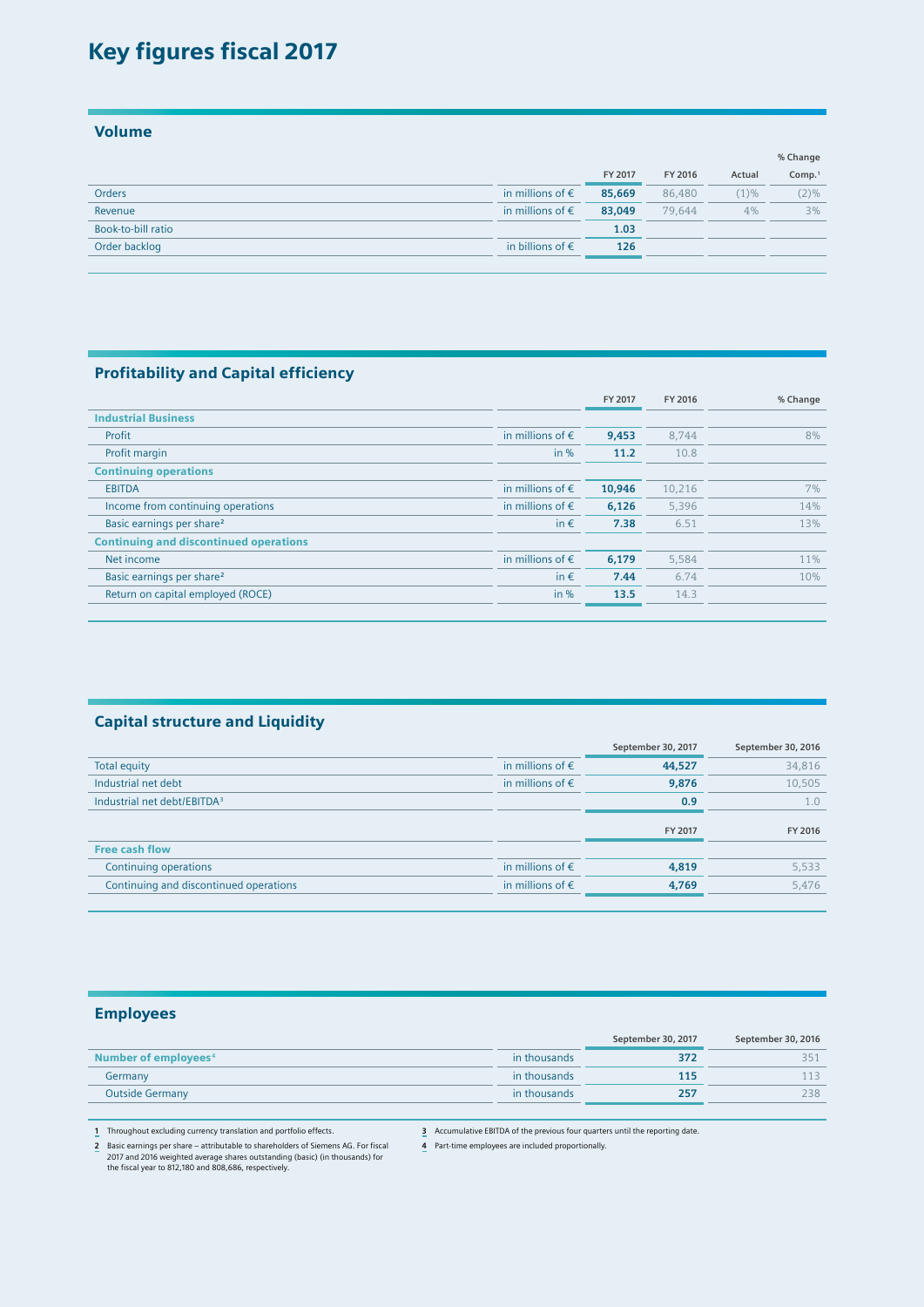## Fiscal 2017 – Financial summary

In fiscal 2017, we continued to stringently execute on our "Vision 2020" concept. We reached significant milestones for the strategic development of Siemens and initiated important measures to further strengthen our portfolio. At the beginning of fiscal 2017, we founded next47, which pools our existing startup activities to foster disruptive ideas more vigorously and accelerate the development of new technologies. In the second quarter, we acquired Mentor Graphics Corporation, U.S. (Mentor Graphics), an electronic design automation software provider, to further strengthen and expand our industrial software portfolio. At the beginning of the third quarter, we closed the merger of our wind power business with Gamesa Corporación Tecnológica, S.A., Spain (Gamesa), to form Siemens Gamesa Renewable Energy (SGRE), a leading global wind power player in the onshore and offshore markets. In the fourth quarter, we announced our plans to publicly list a minority stake in the Healthineers business in the first half of calendar year 2018, depending on market conditions, in order to strengthen this Strategic Unit within Siemens by increasing the entrepreneurial and capital flexibility it needs to drive its strategic growth plans. Also in the fourth quarter, we signed a memorandum of understanding to combine our mobility business, including the rail traction drives business, with Alstom SA, France, in order to provide our customers around the world with an even more innovative and competitive product and solution portfolio. This transaction is expected to close at the end of calendar year 2018.

Also with regard to executing our *financial target system*, fiscal 2017 was another very successful year for Siemens and for most of our industrial businesses and Financial Services (SFS). We raised our guidance for basic earnings per share (EPS) from net income after the first quarter. After the second quarter, we confirmed this raised forecast and included in the EPS guidance previously excluded burdens resulting from portfolio changes. We reached or exceeded all the targets set for our primary measures for fiscal 2017. We achieved revenue growth of 3% net of currency translation and portfolio effects. Net income and basic EPS from net income rose 11% and 10%, respectively. Excluding burdens related to the acquisition of Mentor Graphics and the merger with Gamesa, Return on capital employed (ROCE) was slightly above the lower end of our target range of 15% to 20%. Our capital structure ratio came in slightly below 1.

Orders for fiscal 2017 were €85.7 billion, down 1% year-over-year. The decline was due to contracting markets for Power and Gas, which in the prior fiscal year had recorded large orders for power plants in Egypt. All other industrial businesses recorded increases. Orders grew at double-digit rates at Mobility and Digital Factory, the latter on the particular strength of its short-cycle businesses and supported by new volume from the Mentor Graphics acquisition. Order growth at SGRE was due to new volume from the merger with Gamesa. At 1.03, our book-to-bill ratio fulfilled our expectation of a ratio above 1.0.

Revenue rose to €83.0 billion, up 4% year-over-year. Except for Power and Gas and Process Industries and Drives, all industrial businesses contributed to revenue growth. Revenue growth was led by substantial growth at SGRE, due mainly to new volume from the merger with Gamesa, and by significant growth at Digital Factory due to the strength of the Division's short-cycle businesses and to the Mentor Graphics acquisition. Excluding currency translation and portfolio effects, overall revenue grew 3%. For fiscal 2017, we had forecast modest growth in revenue, net of currency translation and portfolio effects.

Industrial Business profit rose 8% to €9.5 billion. All industrial businesses except Power and Gas and SGRE increased their profit year-over-year. The strongest increases came from Digital Factory and Building Technologies, which together with Healthineers and Mobility achieved excellent results for the fiscal year. Energy Management continued its solid improvement. While profit at Process Industries and Drives grew, this increase was due primarily to lower severance charges year-over-year. As planned, we increased R&D and selling expenses in our industrial businesses, with a strong emphasis on digitalization, including the further advancement of our MindSphere platform.

The **profit margin of our Industrial Business** increased to 11.2%, up from 10.8% in the prior fiscal year. We thus reached our forecast as of the end of the first quarter of fiscal 2017, which was raised from a range of between 10.5% and 11.5% to a range of between 11.0% and 12.0%. Six of our eight industrial businesses improved their margins year-over-year, and five reached or exceeded their margin ranges. In challenging market environments, Power and Gas, SGRE and Process Industries and Drives missed their target ranges in fiscal 2017. With a return on equity after tax of 19.9%, SFS, which is reported outside our Industrial Business, reached the upper end of its margin range.

The loss outside the Industrial Business came in lower year-over-year. This was due mainly to positive effects related to the measurement of a major asset retirement. These effects were partly offset by higher amortization of intangible assets acquired in business combinations, mainly related to the merger with Gamesa and to the Mentor Graphics acquisition.

Net income in fiscal 2017 rose 11% to €6.2 billion, and basic EPS from net income was up 10% to €7.44. We thus reached our raised forecast, which was for an increase in basic EPS from net income in the range of €7.20 to €7.70, up from the range of €6.80 to €7.20 that was forecast in our Annual Report for fiscal 2016. Net income development benefited from our continuous efforts to increase productivity. In fiscal 2017, total cost productivity improved 5%, reaching the upper end of our fiscal 2017 target of 3% to 5%.

ROCE for fiscal 2017 was 13.5%, down from 14.3% in fiscal 2016. This decline was due primarily to burdens related to the merger with Gamesa and the acquisition of Mentor Graphics, which we had excluded from our ROCE forecast for fiscal 2017. Excluding these burdens, ROCE reached the lower end of the 15% to 20% range that we generally aim to achieve. We thus reached our forecast, which was to come close to or reach the lower end of our target range.

We evaluate our **capital structure** using the ratio of industrial net debt to EBITDA. For fiscal 2017, this ratio was 0.9, compared to 1.0 in fiscal 2016. We thus reached our forecast, which was to achieve a ratio of up to 1.0.

Free cash flow from continuing and discontinued operations for fiscal 2017 was €4.8 billion, down 13% compared to the prior fiscal year.

We intend to continue providing an attractive return to shareholders. As in the past, we intend to fund our dividend payout from Free cash flow. The Siemens Managing Board, in agreement with the Supervisory Board, proposes a **dividend** of €3.70 per share, up from €3.60 a year earlier.